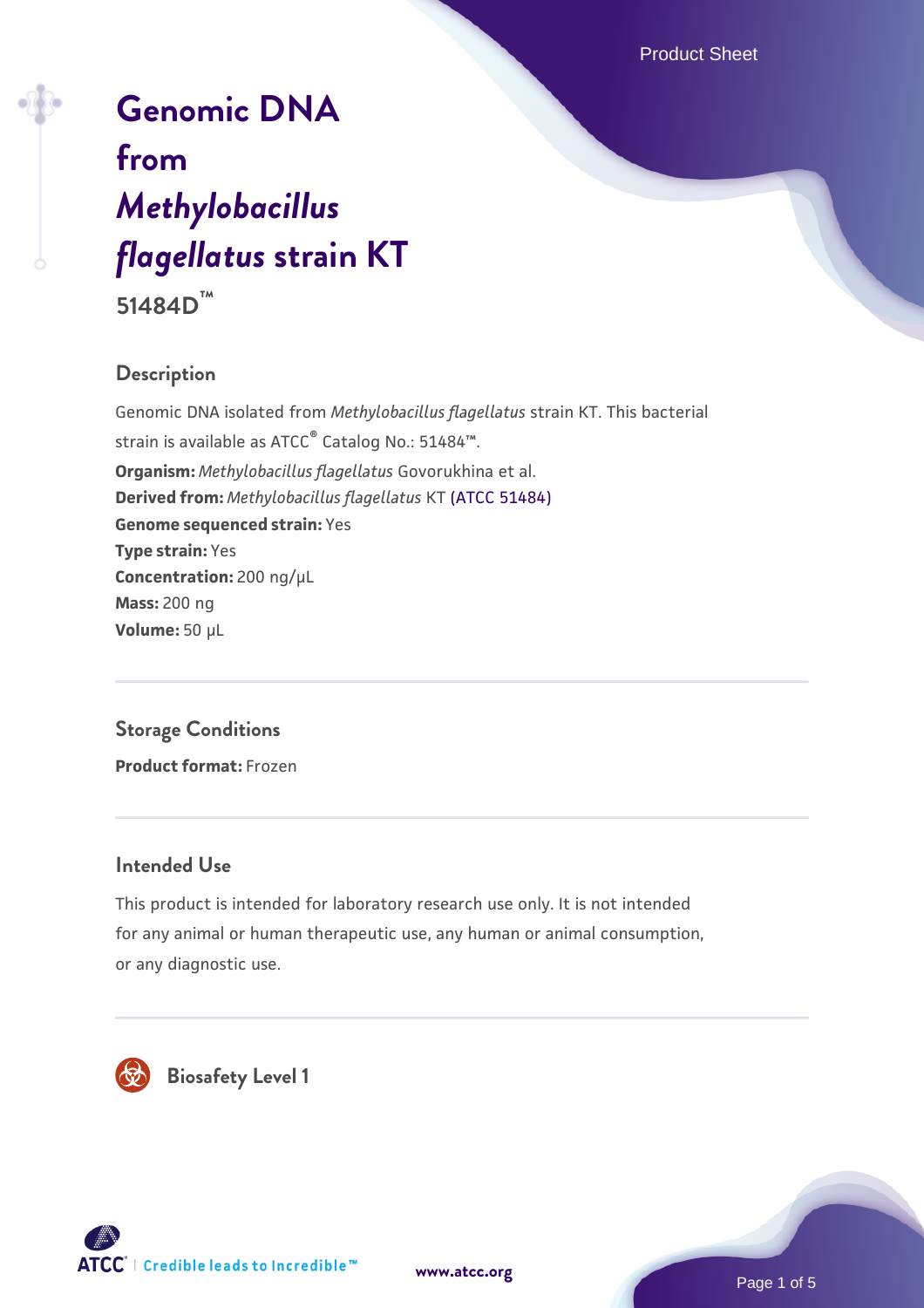applicable regulations as enforced by your local or national agencies.

# **Certificate of Analysis**

For batch-specific test results, refer to the applicable certificate of analysis that can be found at www.atcc.org.

## **Handling Procedures**

- 1. Thaw the vial at room temperature and immediately place on ice. Avoid exposing the DNA to repeated freeze-thaw cycles as it may result in degradation of the DNA.
- 2. Gently mix the sample to ensure an even distribution of material.
- 3. Briefly centrifuge the tube before opening to ensure all liquid is at the bottom.

# **Quality Control Specifications**

**Integrity:** Integrity of DNA was determined by electrophoresis on a 1% agarose gel stained with ethidium bromide, and was found to be intact and of high molecular weight.

#### **Notes**

Genomic DNA isolated from bacteria is appropriate for PCR\* and other

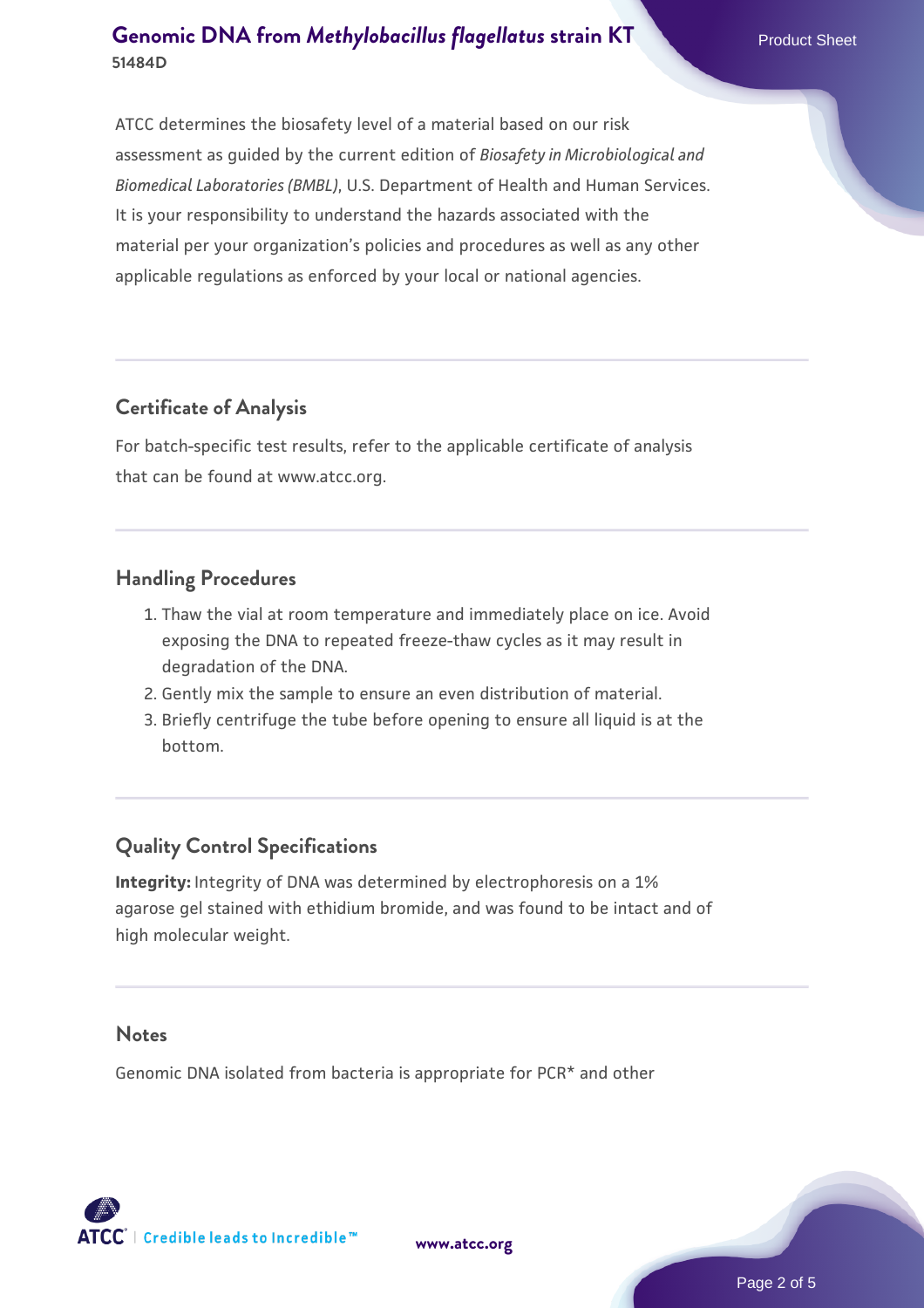molecular biology applications.

\*The polymerase chain reaction (PCR) process is covered by patents owned by Hoffmann-LaRoche Inc. Use of the PCR process requires a license.

#### **Material Citation**

If use of this material results in a scientific publication, please cite the material in the following manner: Genomic DNA from *Methylobacillus flagellatus* strain KT (ATCC 51484D)

#### **References**

References and other information relating to this material are available at www.atcc.org.

#### **Warranty**

The product is provided 'AS IS' and the viability of ATCC® products is warranted for 30 days from the date of shipment, provided that the customer has stored and handled the product according to the information included on the product information sheet, website, and Certificate of Analysis. For living cultures, ATCC lists the media formulation and reagents that have been found to be effective for the product. While other unspecified media and reagents may also produce satisfactory results, a change in the ATCC and/or depositor-recommended protocols may affect the recovery, growth, and/or function of the product. If an alternative medium formulation or reagent is used, the ATCC warranty for viability is no longer valid. Except as expressly set forth herein, no other warranties of any kind are provided, express or implied, including, but not limited to, any implied warranties of merchantability, fitness for a particular purpose, manufacture according to cGMP standards, typicality, safety, accuracy, and/or



**[www.atcc.org](http://www.atcc.org)**

Page 3 of 5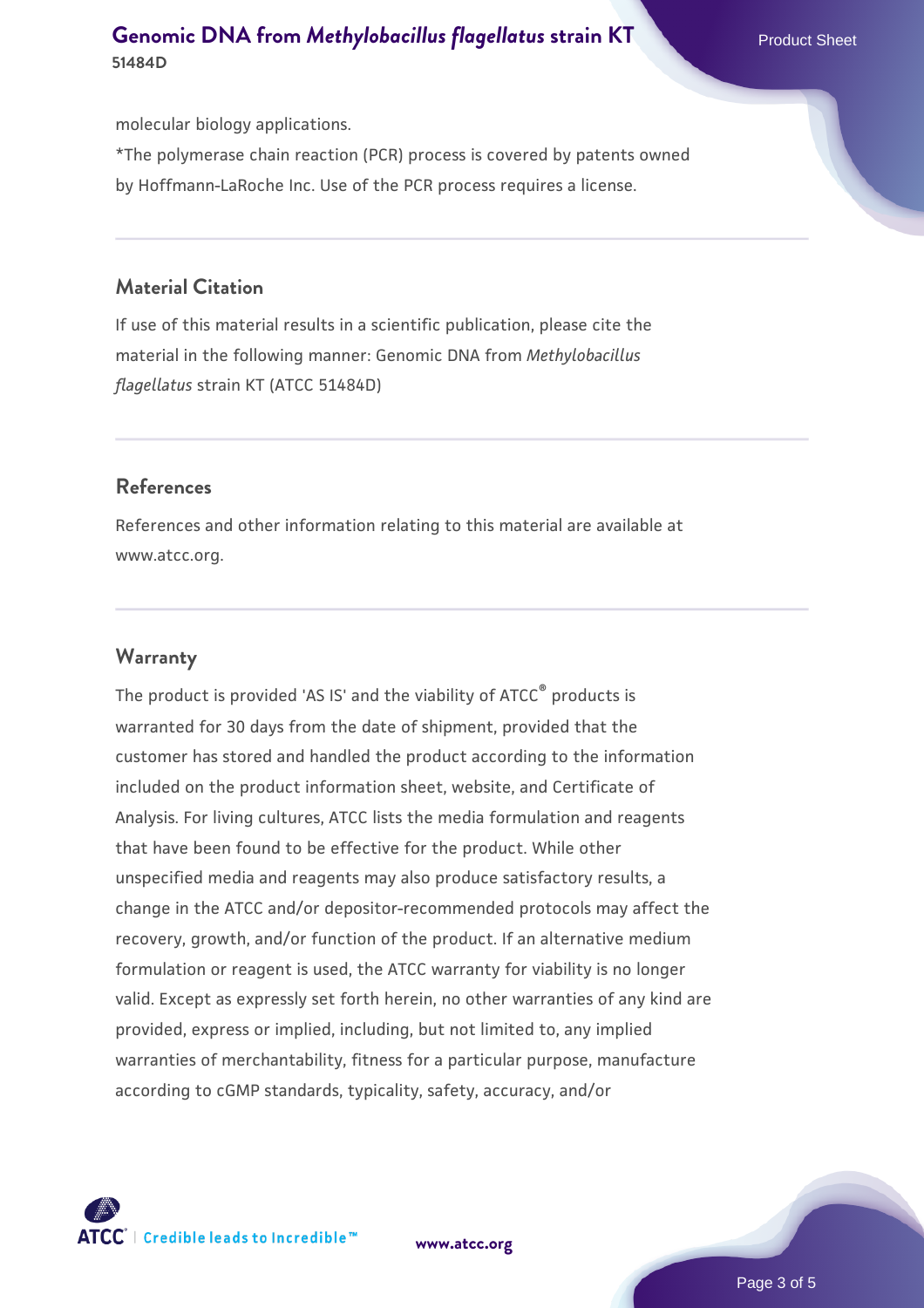noninfringement.

#### **Disclaimers**

This product is intended for laboratory research use only. It is not intended for any animal or human therapeutic use, any human or animal consumption, or any diagnostic use. Any proposed commercial use is prohibited without a license from ATCC.

While ATCC uses reasonable efforts to include accurate and up-to-date information on this product sheet, ATCC makes no warranties or representations as to its accuracy. Citations from scientific literature and patents are provided for informational purposes only. ATCC does not warrant that such information has been confirmed to be accurate or complete and the customer bears the sole responsibility of confirming the accuracy and completeness of any such information.

This product is sent on the condition that the customer is responsible for and assumes all risk and responsibility in connection with the receipt, handling, storage, disposal, and use of the ATCC product including without limitation taking all appropriate safety and handling precautions to minimize health or environmental risk. As a condition of receiving the material, the customer agrees that any activity undertaken with the ATCC product and any progeny or modifications will be conducted in compliance with all applicable laws, regulations, and guidelines. This product is provided 'AS IS' with no representations or warranties whatsoever except as expressly set forth herein and in no event shall ATCC, its parents, subsidiaries, directors, officers, agents, employees, assigns, successors, and affiliates be liable for indirect, special, incidental, or consequential damages of any kind in connection with or arising out of the customer's use of the product. While reasonable effort is made to ensure authenticity and reliability of materials on deposit, ATCC is not liable for damages arising from the misidentification or misrepresentation of such materials.

Please see the material transfer agreement (MTA) for further details regarding the use of this product. The MTA is available at www.atcc.org.



**[www.atcc.org](http://www.atcc.org)**